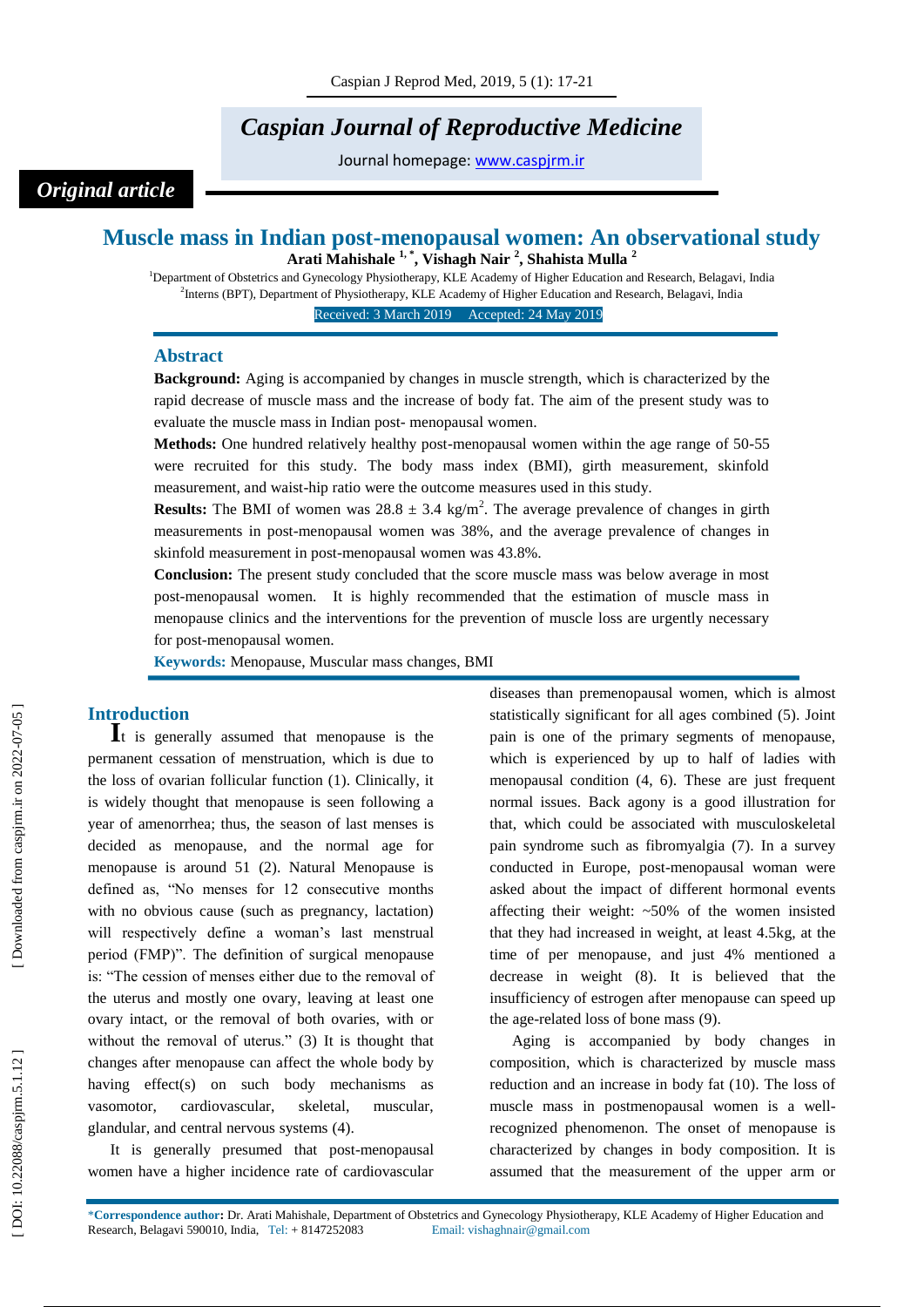

thigh circumferences (11) or BMI could be used to estimate muscle mass (12). It is believed that the muscle mass is reduced, and the fat mass is increased in post -menopausal women. Both the increase in fat in postmenopausal women and the distribution of fat mass in the body (13) are regarded as increasing problems in menopausal women. There are several factors such as diet, metabolism, hormonal parameters, and lifestyle, which can influence body composition in postmenopausal women (14). Declined muscle mass (sarcopenia) is supposedly associated with physical disability and functional impairment, especially in women, and is the direct cause of muscle reduction (10, 15, 16). There is a decline in muscle mass with aging, resulting in reduced 'mechanical stress' from an increasingly sedentary lifestyle, whereas any increase in fat mass can induce a decrease in energy expenditure (17). However, the low level of anabolic hormones, especially in postmenopausal women, can limit muscle mass and muscle strength  $(18, 19)$ . This postmenopausal stage is known as the stage of complaints (20). The loss of muscle mass and muscle strength can result in an increased risk of functional limitation (21). The functional limitations in tasks are relevant to daily life, tasks such as walking, climbing, and chair rising (22). It is thought that women may lose muscle strength early due to menopausal transition around the age of 50 (23). Muscle strength usually declines with age; for instance, the elderly may have only 40% of peak life -time strength (24). The loss of muscle mass is presumably an important factor to predict mobility in menopausal women (25). Therefore, the aim of the present study was to evaluate the muscle mass in Indian post -menopausal women.

#### **Materials & Methods**

One hundred relatively healthy post -menopausal women within the age range of 50 -55 years were recruited for the study. Women with any abdominal surgery, hormonal therapy operation other than hysterectomy, trauma and fracture in the last 2 years were excluded based on the exclusion criteria. The outcome measures were BMI, girth measurement, skinfold measurement, and waist hip ratio.

The ethical approval was obtained from the Institutional Ethical Committee (IERC) of KAHER Institute of Physiotherapy, Belagavi 590010. All the participants were selected from within and around Belgavi city and were scrutinized based on the inclusion and exclusion criteria. The procedures were explained to the participants in their vernacular language. Written inform consents were obtained from study participants. Demographic characteristics were noted, too. The participants were screened using outcome measures. Anthropometric measurements of all participants were taken while they were standing with their arms lying along, and had no shoes on. The height of the participants was measured using a stadiometer. The weight of the women was measured using a weighing scale to the nearest kilogram. The BMI was calculated using the weight and the height of the women. The weight was taken in kilograms and the height in meters. The waist -hip ratio was taken above the level of the umbilicus, and the measurement for hip was taken at the highest buttock bulk. The girth measurement in upper limb, lower limb and abdomen was taken using inelastic measuring tape. The girth measurement in the right- and left-side of the arm, forearm, thigh, and calf was obtained by measuring the maximum bulk of the relaxed muscle. The skinfold measurement in the right- and the left-side of biceps, triceps, thigh, and calf was measured using a vernier caliper. The WHO scale of girth measurement of upper limb, abdomen and lower limb was done using measuring tape, and the skin fold was measured using vernier caliper. The statistical analyses were performed by Statistical package for social science (SPSS) version 20.

#### **Results**

The characteristics of the participants are presented in Table 1. The average age of the participants was 52.5  $\pm$  3.7. The BMI of the women was 28.8  $\pm$  3.4  $kg/m<sup>2</sup>$ .

Table 1. Descriptive statistics (n=100)

| racio 1. Besempa e saunsties (n. 1997 |           |  |  |  |
|---------------------------------------|-----------|--|--|--|
| <b>Mean</b>                           | <b>SD</b> |  |  |  |
| 52.5                                  | 3.7       |  |  |  |
| 156.4                                 | 5.30      |  |  |  |
| 71.9                                  | 8.5       |  |  |  |
| 28.8                                  | 3.4       |  |  |  |
| 85                                    | 7.0       |  |  |  |
|                                       |           |  |  |  |

The prevalence rate for girth measurement variables are presented in Table 2. The girth measurements in upper limb, lower limb, and abdomen were 26, 41, and 87cm, respectively. Around 65% of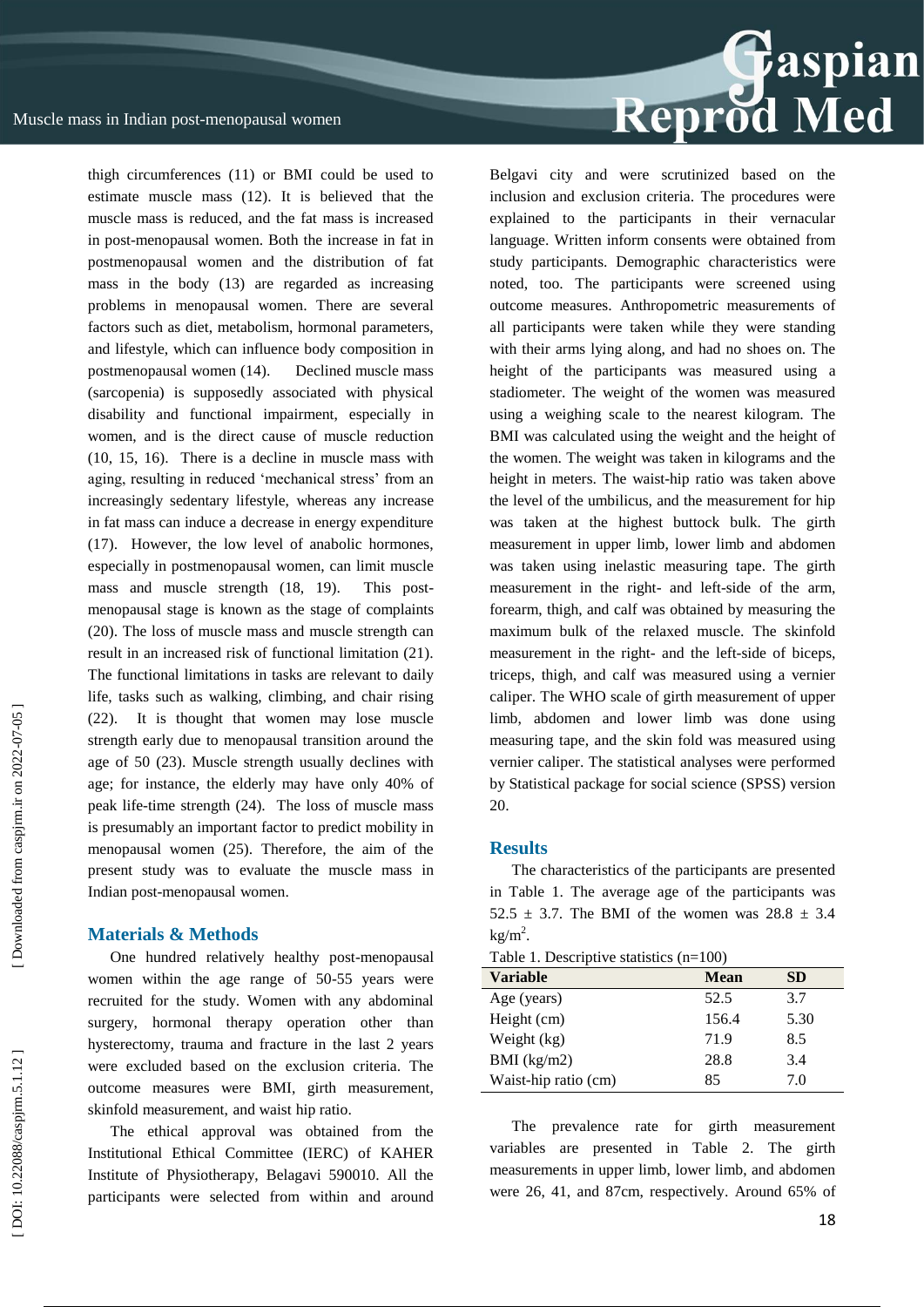women had scored less than the mean values of girth. In lower limb, 63% of women had scored less than mean value of girth, which accounts for 41cm. The abdominal girth was 87cm on average, with 50% of women scoring below the average.

Table 2. Prevalence rate for girth measurement variables (n=100)

| <b>Variable</b> | <b>Mean</b> | Score < mean  | Score > mean  |
|-----------------|-------------|---------------|---------------|
| (cm)            | value       | value $(\% )$ | value $(\% )$ |
| Right arm       | 28          | 53            | 47            |
| Left arm        | 28          | 51            | 49            |
| Right forearm   | 23          | 97            | 3             |
| Left forearm    | 23          | 58            | 42            |
| Right thigh     | 46          | 65            | 35            |
| Left thigh      | 46          | 65            | 35            |
| Right calf      | 34          | 60            | 40            |
| Left calf       | 37          | 62            | 38            |
| Abdominal girth | 87          | 50            | 50            |

Table 3 demonstrates the prevalence rate for skinfold measurement variables. The average skinfold measurement in upper limb was 21mm for women, among whom 54% scored below normal. In lower limb, the average skin fold measurement was 28mm, with 55% of them scored below normal. In abdomen, 61% scored less than normal, with the average of 39mm.

Table 3. Prevalence rate for skinfold measurement variables  $(n=100)$ 

| <b>Variable</b><br>(mm) | Mean<br>value | $Score \leq mean$<br>value $(\% )$ | Score > mean<br>value $(\% )$ |
|-------------------------|---------------|------------------------------------|-------------------------------|
| <b>Right Biceps</b>     | 23            | 49                                 | 51                            |
| Left Biceps             | 23            | 48                                 | 52                            |
| Right Triceps           | 19            | 65                                 | 35                            |
| Left Triceps            | 19            | 64                                 | 36                            |
| Right thigh             | 32            | 57                                 | 43                            |
| Left thigh              | 32            | 56                                 | 44                            |
| Right calf              | 24            | 52                                 | 48                            |
| Left calf               | 24            | 53                                 | 47                            |
| Abdominal               | 39            | 61                                 | 39                            |

#### **Discussion**

The current study was conducted to investigate muscle mass in post -menopausal women in Belgavi, India. One hundred post -menopausal women were included in the present study. The findings show that the mean BMI was 28.75, indicating that they were overweight. The average prevalence of changes in girth measurements in post -menopausal women was 38.0%, and the average prevalence of changes in skinfold measurement in post -menopausal women was 43.8%, as most post -menopause women scored below average.

Our results are inconsistent with Aloia's et al. study, which concluded that fat accumulation could increase after menopause. A study done by Voda et al.,



on body composition changes in menopausal women, found that there was an overall decrease in skinfold measurement in upper extremities and lower extremities, which is consistent with the findings of our study. It was also stated that the skinfold measurement in abdominal region could increase in post -menopausal women, which contradicts with the results of our study (26).

Another study done by Toth et al., on menopause related changes in body fat distribution, found that there were not any changes in girth in extremities, but the abdominal girth tended to increase after menopause in women (27). Although most women had scored less than the mean value of girth in extremities in our study, we could not confidently find any abdominal girth difference after menopause, as equal proportions of women fell in increased and decreased categories.

In addition, Voda et al., reported that there was an overall increase in girth measurement of upper extremities and lower extremities, but the results of our study showed an overall decrease. Also, the girth measurement in abdominal region in postmenopausal women in their study was less than that of our study  $(26)$ .

It is generally assumed that the onset of menopause is characterized by changes in body composition. It is also believed that the muscle mass is reduced, and the fat mass is increased in post -menopausal women. Not only is there an increase in fat in postmenopausal women but also there is a distribution of fat mass in the body (13). Moreover, it is presumed that there are several factors such as diet, metabolism, hormonal parameters, and lifestyle, which can influence body composition in postmenopausal women (14).

There is a decline in muscle mass with aging, resulting in reduced 'mechanical stress' from an increasingly sedentary lifestyle, whereas any increase in fat mass can induce a decrease in energy expenditure (17). However, the low level of anabolic hormones, especially in postmenopausal women, can limit muscle mass and muscle strength (18, 19). This postmenopausal stage is known as the stage of complaints (20). The loss of muscle mass and muscle strength can result in an increased risk of functional limitation (21).

Like many other studies, there are several limitations. First, the reliability of the skinfold measurement was not defined. Skinfold measurement necessitates experience and excellent training so as to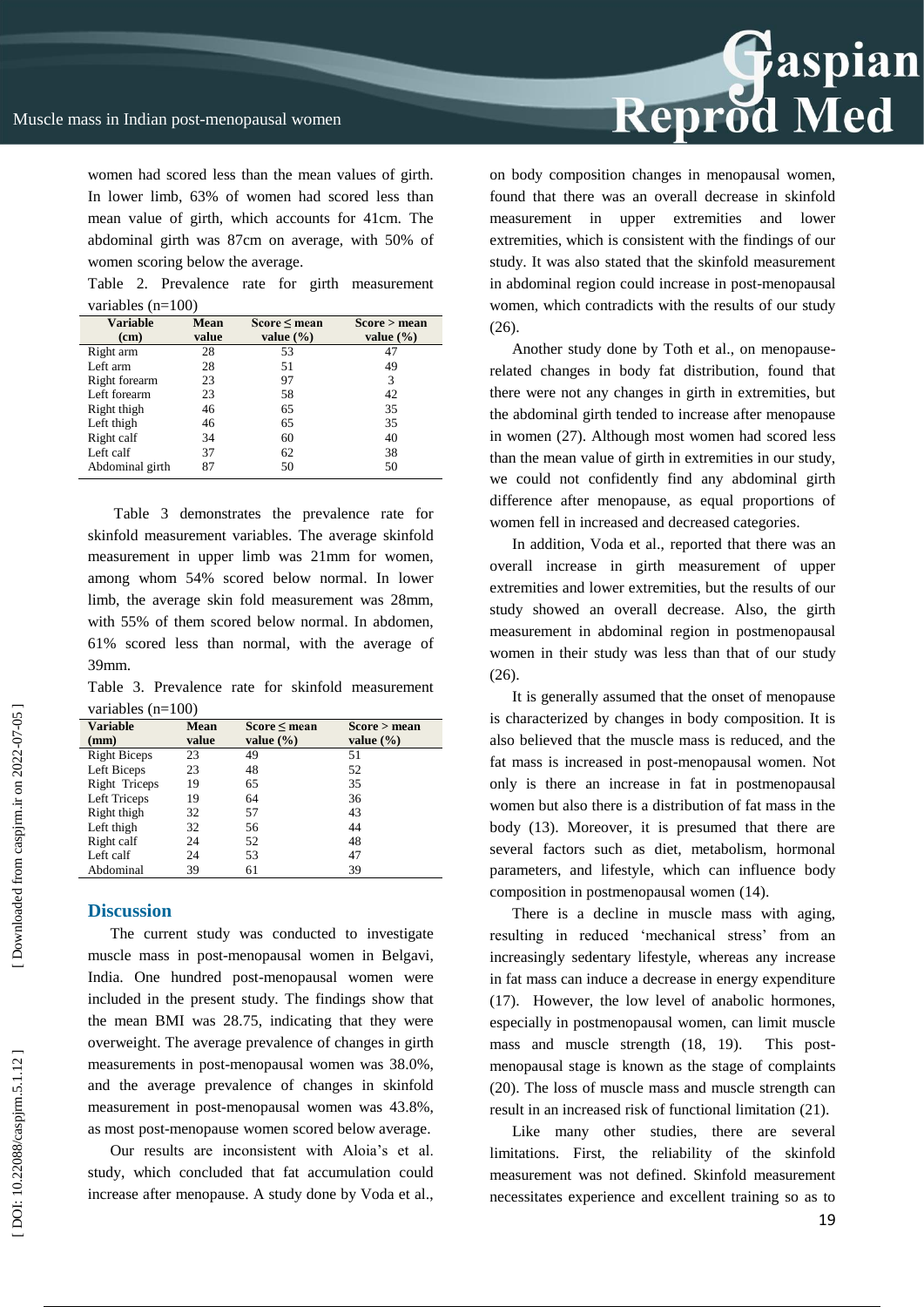avoid measurement errors. This study, however, used a good quality skinfold caliper for skinfold measurement. Second, the typical sample size for this study was small. The data base of Indian post menopausal women and its prevalence can be made more authentic with a larger sample size and longitudinal studies.

## **Conclusion**

Despite the fact that the study had some limitations, it was concluded that the score muscle mass was below average in most post -menopausal women. It is imperative to devise an accurate technique to estimate muscle mass in menopausal clinics so that experts can predict mobility as well as prevent chronic diseases in post -menopausal women.

### **Acknowledgements**

We would like to thank all the participants for their cooperation in this study. We are sincerely grateful to the officials at the KLE Hospital for granting us the permission to conduct our study there.

## **Conflicts of Interest**

The authors declare no conflicts of interest.

## **References**

1. Lobo RA. Menopause and aging. Yen and Jaffe's Reproductive Endocrinology: Elsevier; 2019. p. 322 - 56. e9.

2. Meeta C, Marwah R, Sahay R, Kalra S, Babhulkar S. Clinical practice guidelines on postmenopausal osteoporosis: An executive summary and recommendations. Journal of mid health. 2013;4(2):107.

3. McKinlay SM, Brambilla DJ, Posner JG. The normal menopause transition. Maturitas. 1992;14(2):103 -115.

4. Neugarten BL, Kraines RJ. " Menopausal symptoms" in women of various ages. Psychosomatic Medicine. 1965;27(3):266-273.

5. Gensini GF, Micheli S, Prisco D, Abbate R. Menopause and risk of cardiovascular disease. Thrombosis research. 1996;84(1):1 -19.

6. Hall GM, Spector TD, Studd JW. Carpal tunnel syndrome and hormone replacement therapy. BMJ: British Medical Journal. 1992;304(6823):382.

7. Wluka AE, Cicuttini FM, Spector TD. Menopause, oestrogens and arthritis. Maturitas. 2000;35(3):183 - 199.

8. Wing RR, Matthews KA, Kuller LH, Meilahn EN, Plantinga PL. Weight gain at the time of menopause. Archives of internal medicine. 1991;151(1):97 -102.

9. Ahlborg H, Johnell O, Nilsson B, Jeppsson S, Rannevik G, Karlsson M. Bone loss in relation to menopause: a prospective study during 16 years. Bone. 2001;28(3):327 -331.

10. Hay AG, Bancroft J, Johnstone EC. Affective symptoms in women attending a menopause clinic. The British journal of psychiatry. 1994;164(4):513 -516.

11. Stevens J, Keil J, Rust P, Verdugo R, Davis C, Tyroler H, et al. Body mass index and body girths as predictors of mortality in black and white men. American journal of epidemiology. 1992;135(10):1137 -1146.

12.Iannuzzi -Sucich M, Prestwood KM, Kenny AM. Prevalence of sarcopenia and predictors of skeletal muscle mass in healthy, older men and women. The Journals of Gerontology Series A: Biological Sciences and Medical Sciences. 2002;57(12):M772 -M7.

13. Ley CJ, Lees B, Stevenson JC. Sex -and menopause -associated changes in body -fat distribution. The American journal of clinical nutrition. 1992;55(5):950 -954.

14. Sirola J, Rikkonen T. Muscle performance after the menopause. British Menopause Society Journal. 2005;11(2):45 -50.

15.Janssen I, Heymsfield SB, Ross R. Low relative skeletal muscle mass (sarcopenia) in older persons is associated with functional impairment and physical disability. Journal of the American Geriatrics Society. 2002;50(5):889 -896.

16. Oppert J -M, Charles M -A, Thibult N, Guy -Grand B, Eschwège E, Ducimetière P. Anthropometric estimates of muscle and fat mass in relation to cardiac and cancer mortality in men: the Paris Prospective Study. The American journal of clinical nutrition. 2002;75(6):1107 -1113.

17. Desimone DP, Stevens J, Edwards J, Shary J, Gordon L, Bell NH. Influence of body habitus and race on bone mineral density of the midradius, hip, and spine in aging women. Journal of Bone and Mineral Research. 1989;4(6):827 -830.

18. Hakkinen K, Pakarinen A, Kraemer WJ, Newton RU, Alen M. Basal concentrations and acute responses of serum hormones and strength development during heavy resistance training in middle -aged and elderly men and women. Journals of Gerontology -Biological Sciences and Medical Sciences. 2000;55(2):B95.

19. Maltais M, Desroches J, Dionne I. Changes in muscle mass and strength after menopause. J Musculoskelet Neuronal Interact. 2009;9(4):186 -197.

20. Dennerstein L, Dudley EC, Hopper JL, Guthrie JR, Burger HG. A prospective population -based study of menopausal symptoms. Obstetrics & Gynecology. 2000;96(3):351 -358.